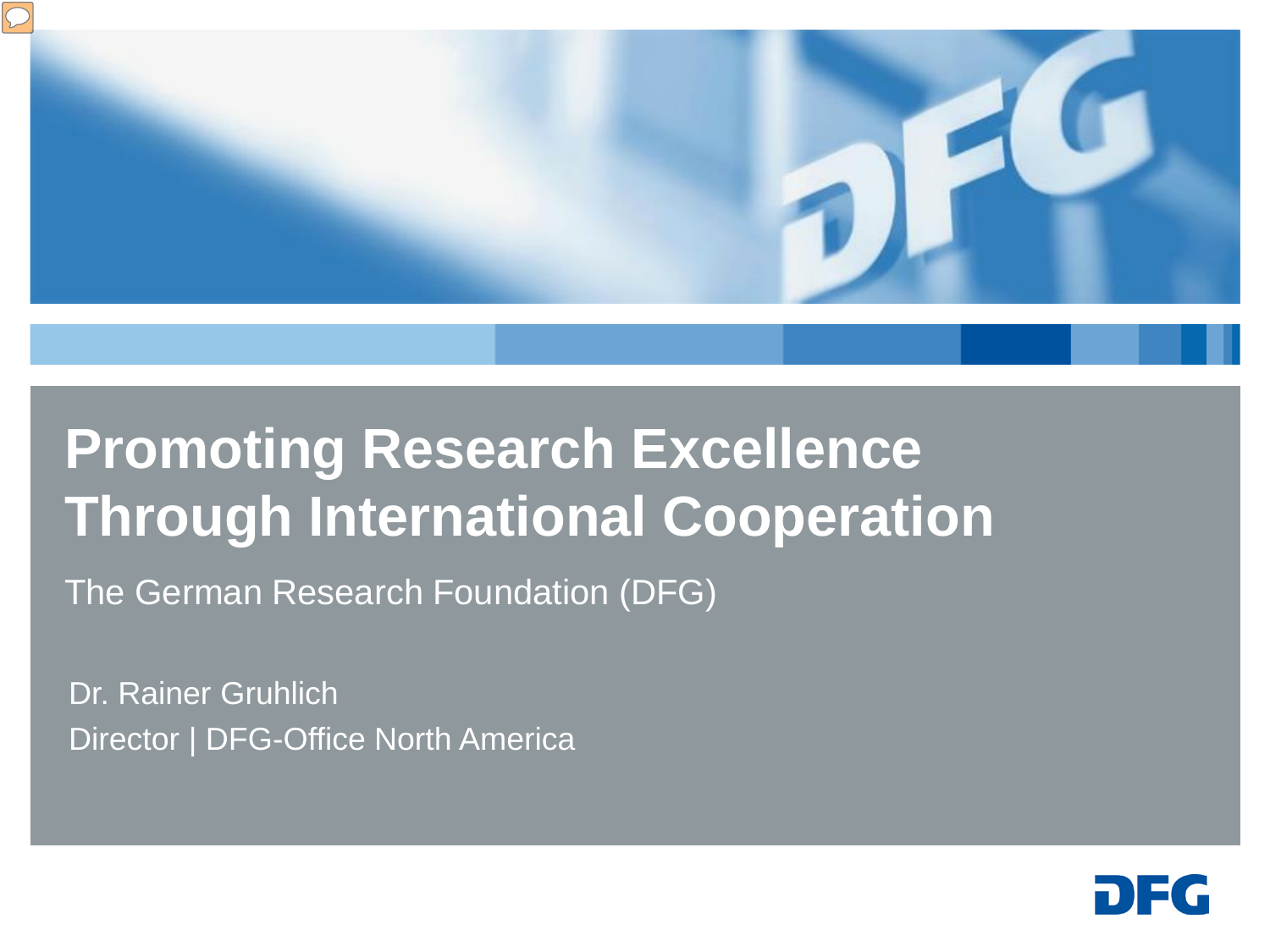## **The DFG –** Who We Are and What We Do

- **Central public funding organization** for basic research in Germany
- ► A **member organization** and **self-governing body** of science and research
- ► The **budget** in 2018: **€ 3.4 billion in direct research funding**, provided primarily by the federal government and the 16 German Länder
- ► **All branches of science and the humanities**
- **Supporting international cooperation** because scientific excellence does not know any borders.



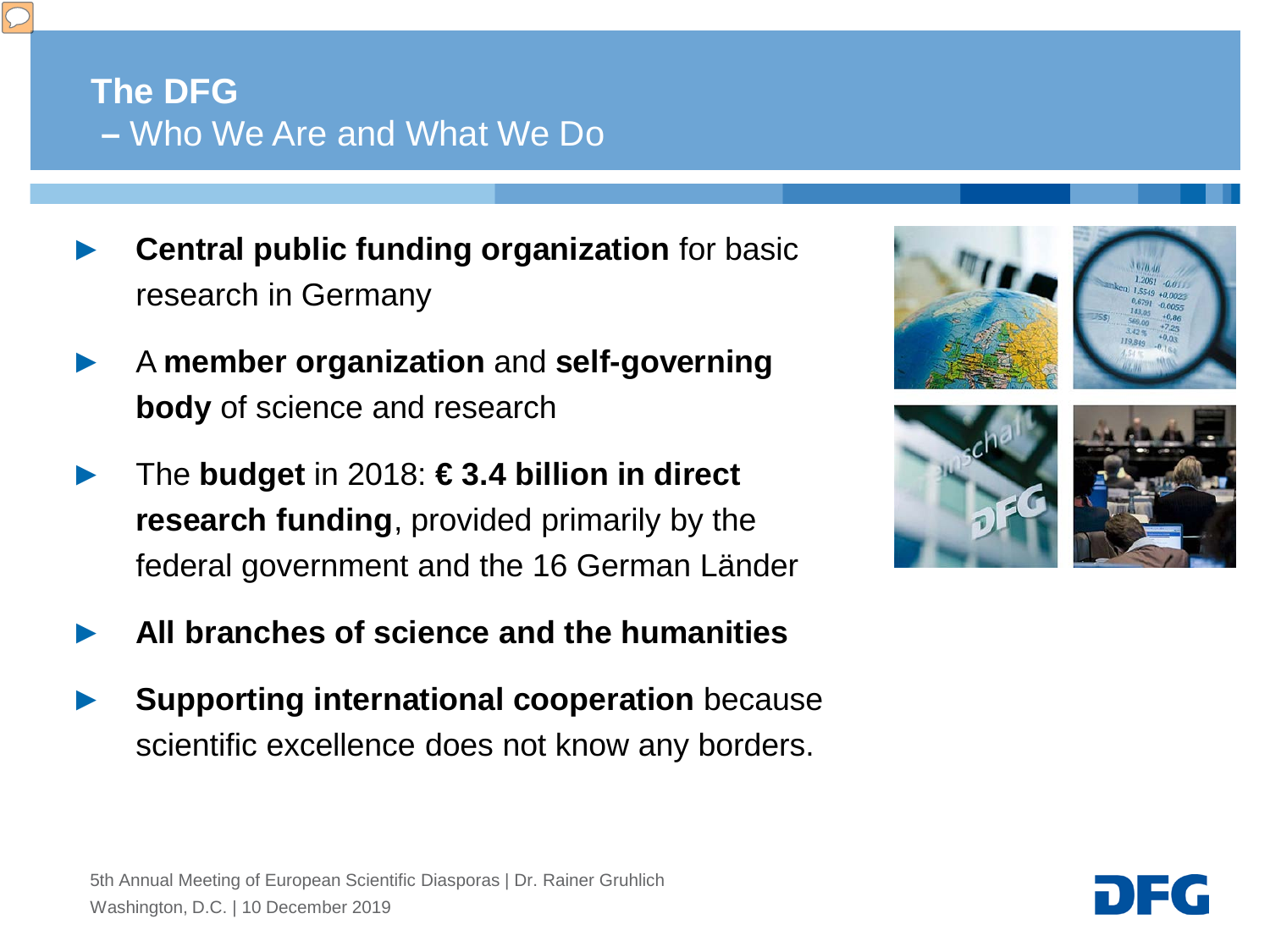## **The DFG** – Promotion of International Cooperation

The DFG promotes international cooperation because **science is a global enterprise**:

- Knowledge transcends national boundaries
- Certain topics are best researched within the framework of international collaborative projects
- It is essential to build capacities and engage with the "global south"

#### **Internationalization@home:**

- Internationalize the German research landscape
- Facilitate cooperation between the world's top researchers

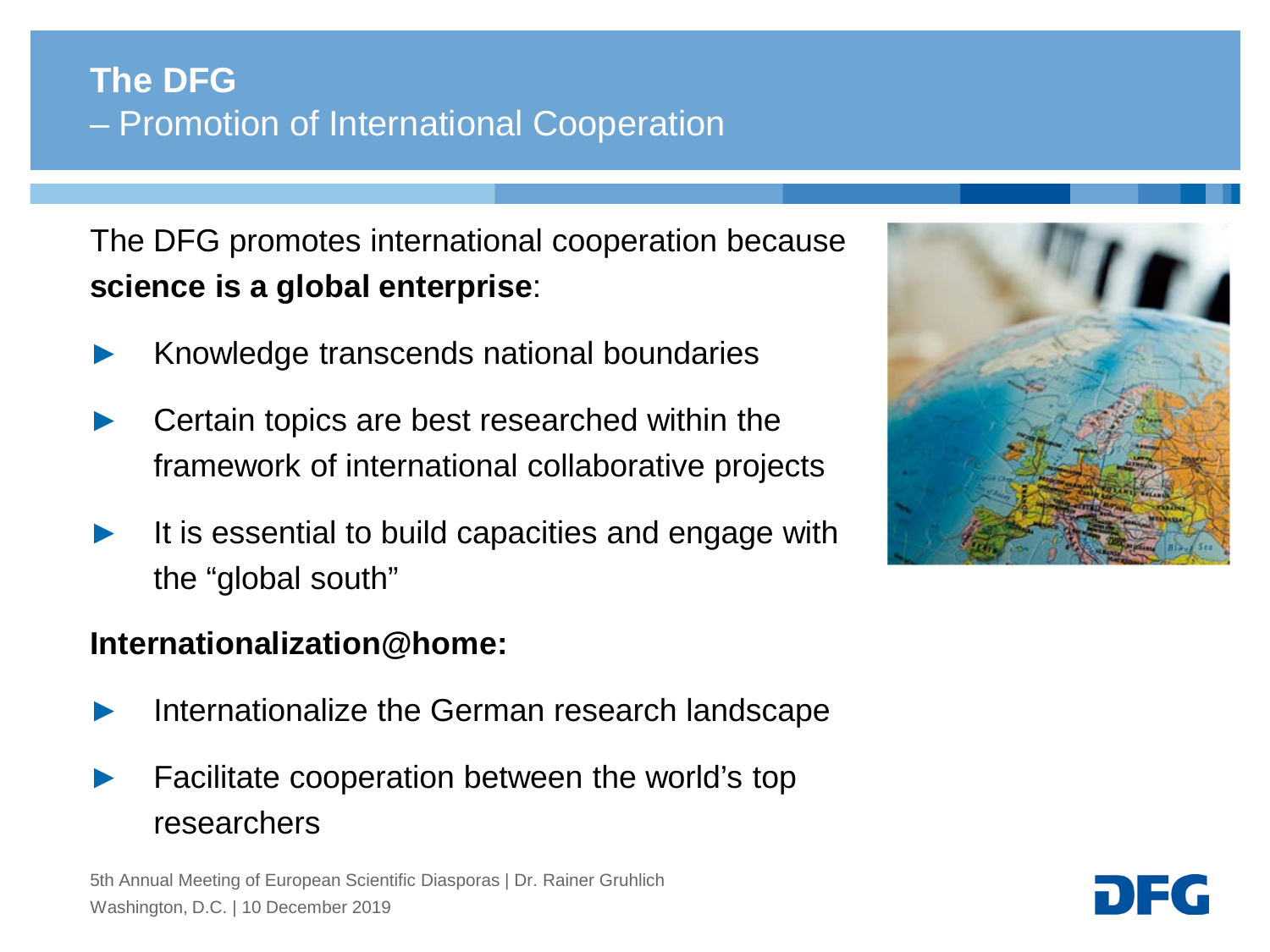**Key objectives** of the DFG's international activities:

- ► **Advocacy**  Active participation in international research policy making
- ► **Outreach**  Exploring, identifying and utilizing new cooperation potential
- **Funding** Fostering international collaboration between scientists, scientific institutions and funding organizations
- **Monitoring** analyzing and assessing current affairs in academia and science policy



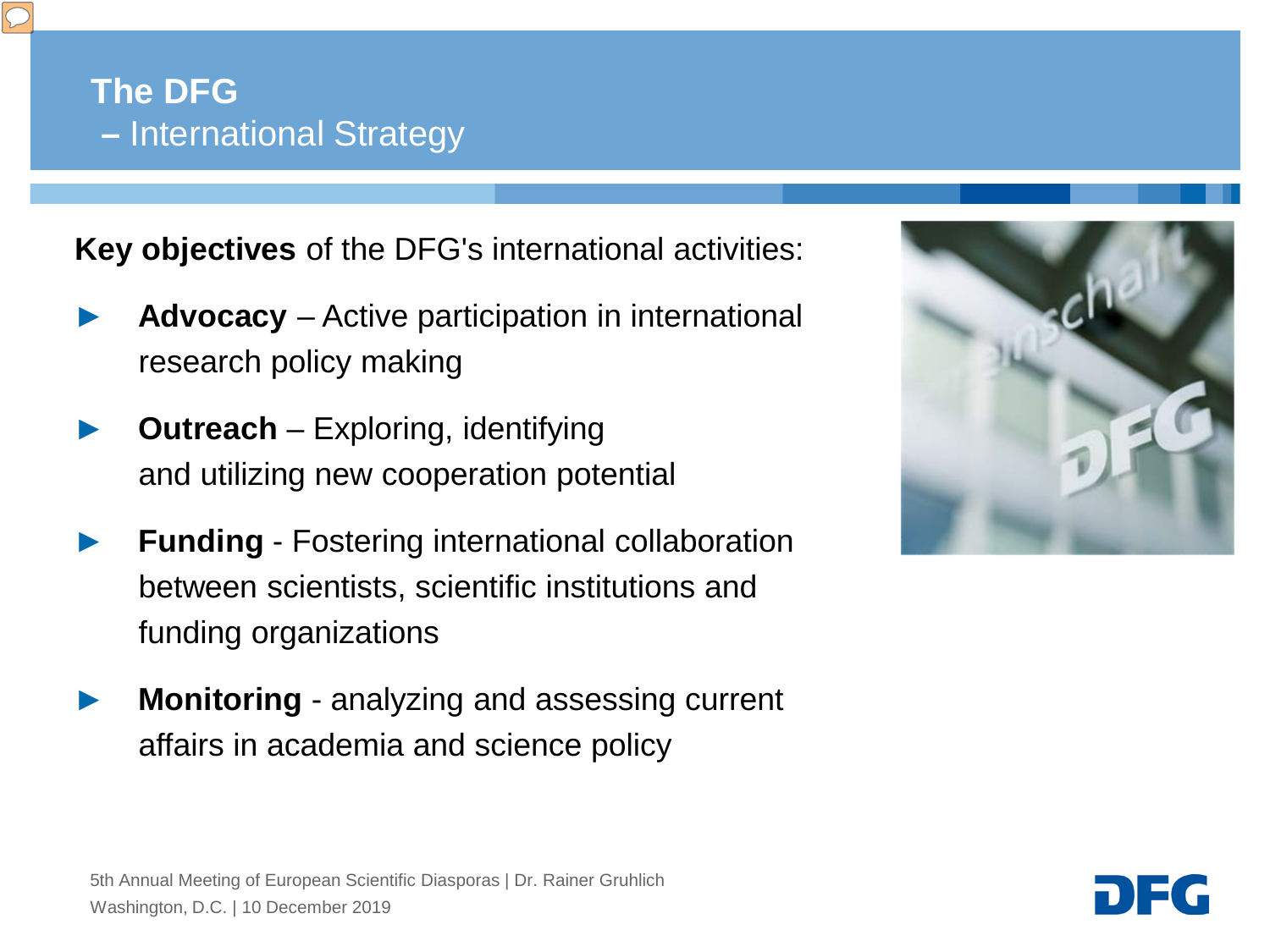### **1. Advocacy**

- Active participation in international research policy making and standard setting
- Institutional membership in international associations
- Representation in various scientific and science policy organisations and bodies at the European and international level
- Participation in international programmes and conferences









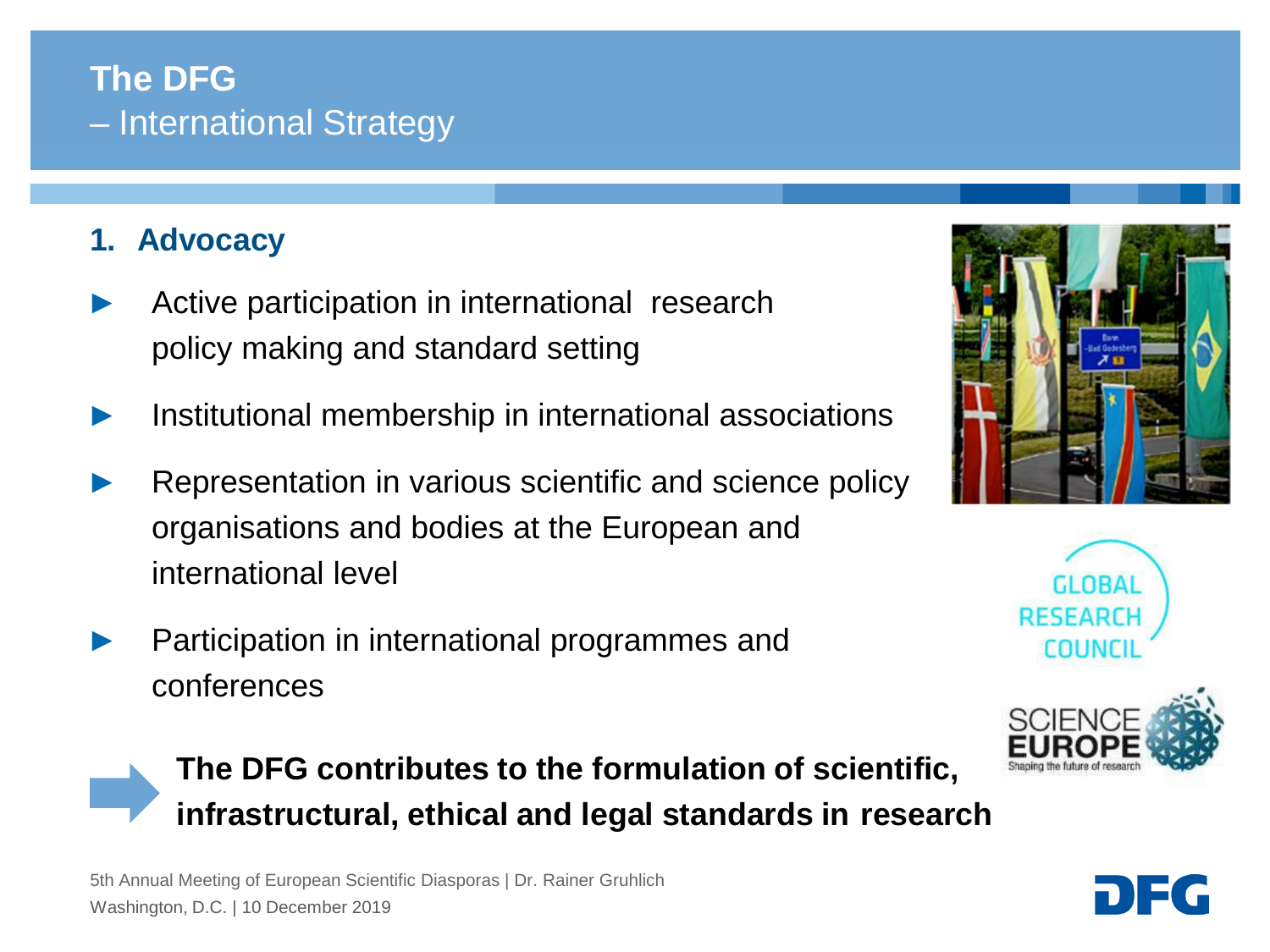#### **2. Outreach**

Exploring, identifying and utilizing new cooperation potential

- Following and assessing science and research policy developments
- Strategic activities to initiate and intensify cooperation
- Measures and events to promote Germany as a place of research ("Research in Germany")
- Science diplomacy (based on scientific criteria)





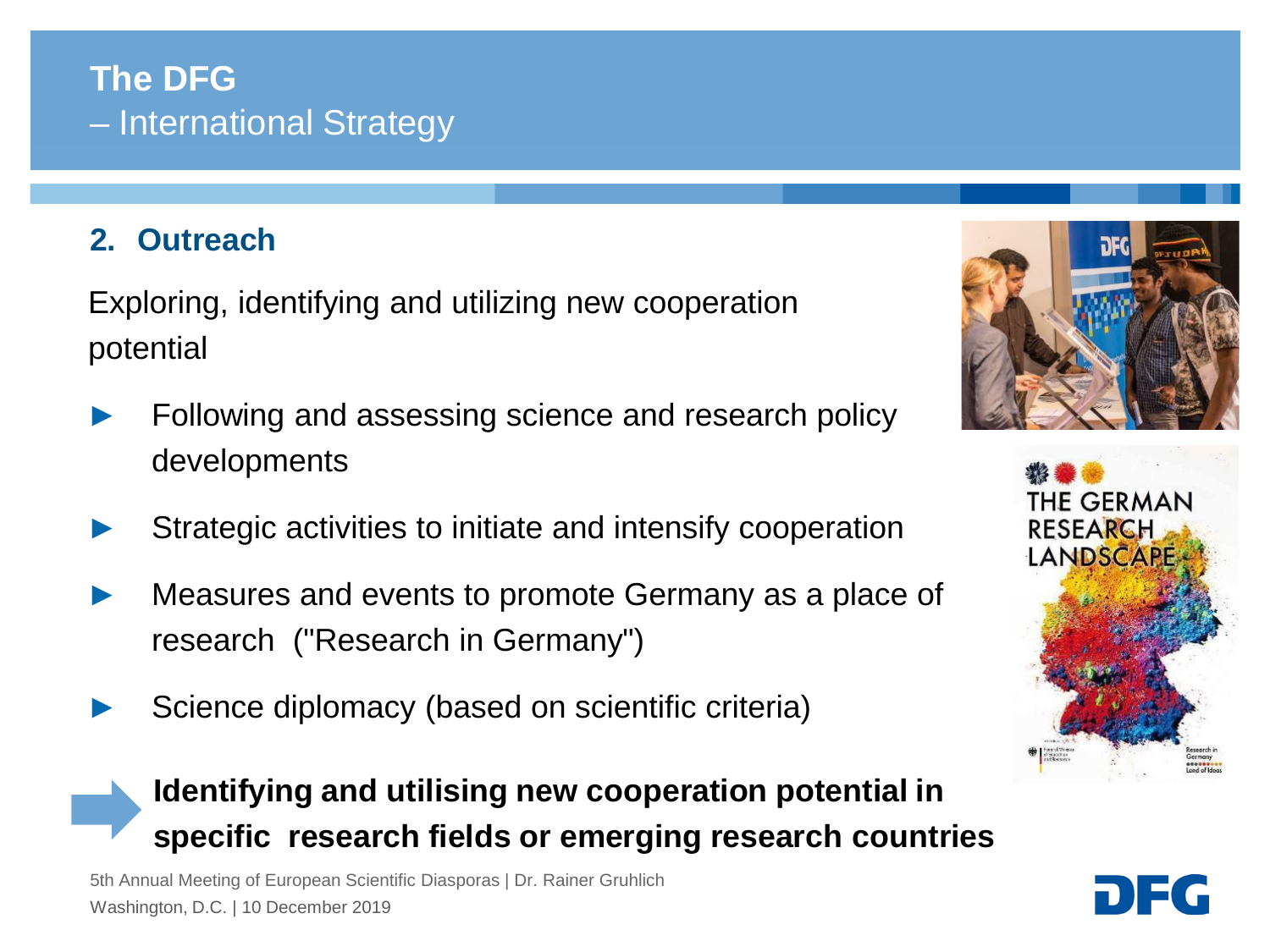## **3. Funding**

- Bilateral agreements with partner organizations
- Funding of joint programmes and projects with partners
- Funding for coordinated programmes with international partners
- Support for international meetings
- DFG's presence abroad helps to intensify cooperation with particular countries and regions

## **Fostering international collaborations between scientists, scientific institutions and funding organizations**



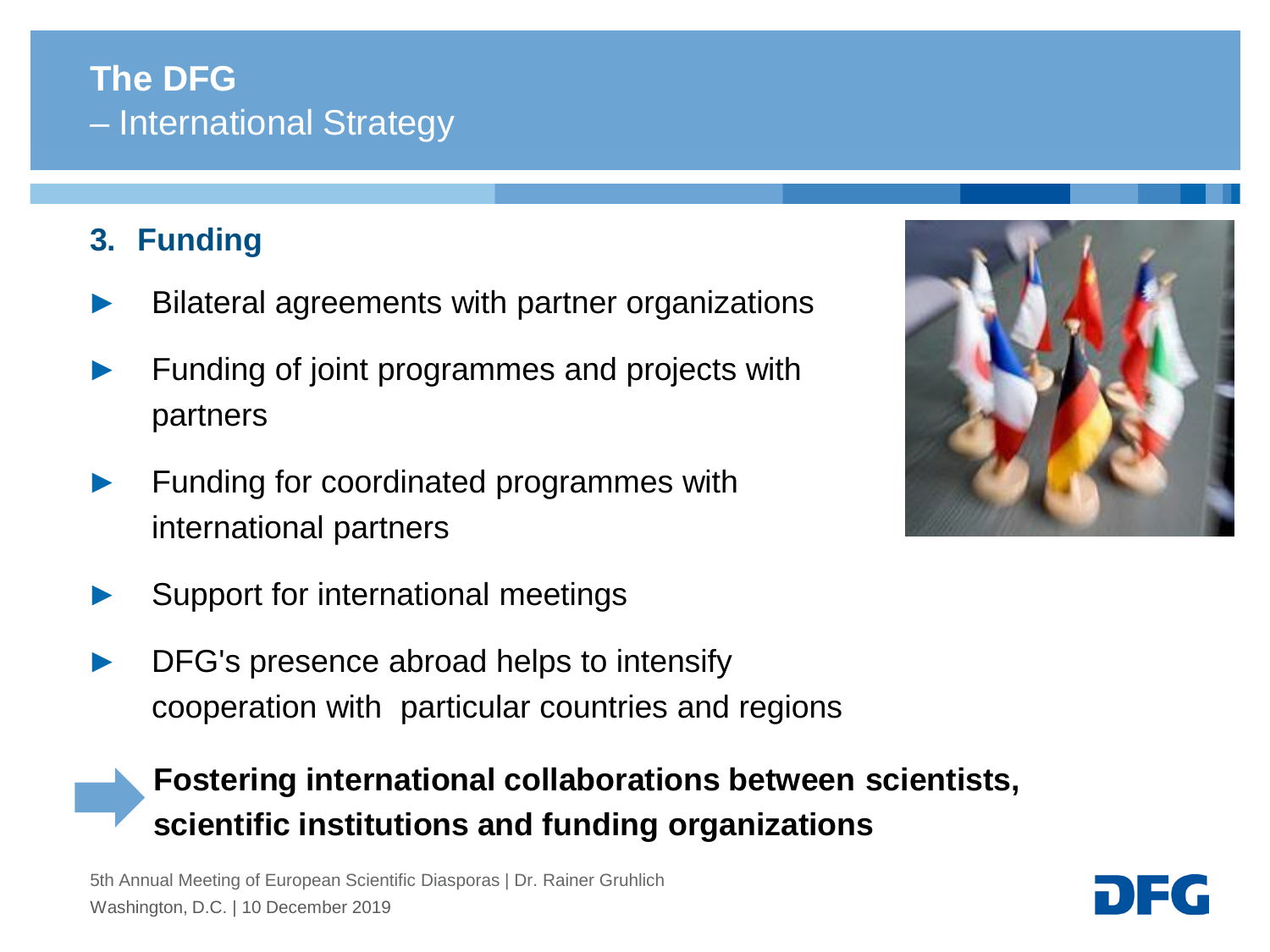## **How Does the DFG Fund International Cooperation?**

**All DFG funding programs** generally allow the integration of international components as e.g. **travel allowance, exchange of students/scientists.**

**Special programs** are:

- ►Funding for the initiation of international cooperation
- ►Individual Grants Program & Joint Calls with Partners
- ►International Scientific Networks and Events
- ►International Research Training Groups

Mercator Fellowships as module available in most programs!

DFG support for projects with international partners is generally based on the principle of mutual responsibility.

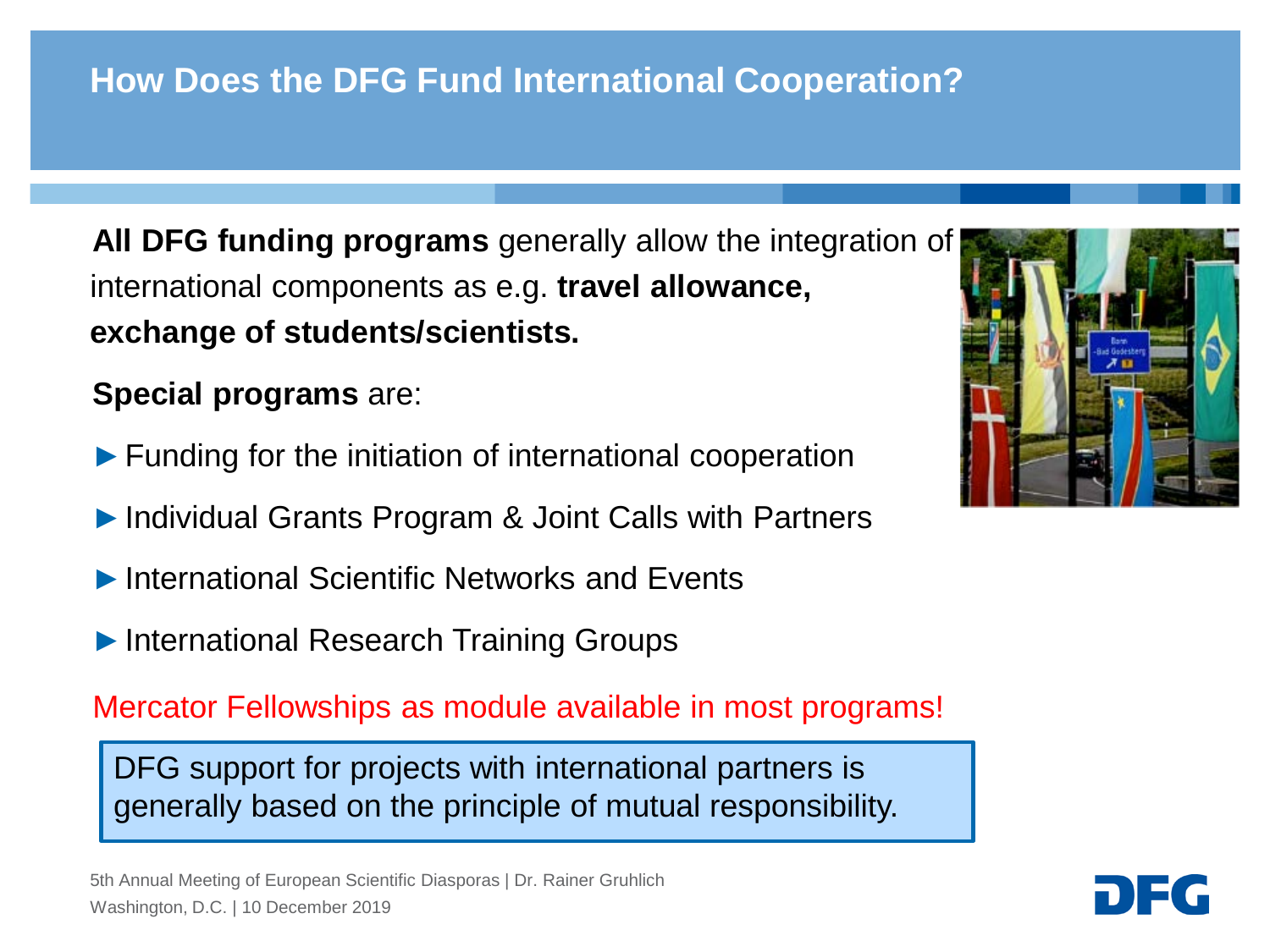## **How Does the DFG Fund International Cooperation?** Program: Initiation of International Cooperation

#### **Objective**

To support the initiation of international collaboration with the modules "Bilateral Workshops", "Trips Abroad" and "Guest Visits "

#### **Type and Extent of Funding**

The modules can be combined

► Trips abroad of up to three months or research stays at partner institutions. Researchers from doctoral candidates to professors may take advantage of these

#### ► Joint workshops

Funding is available for a maximum of 1 year. The program relies on *matching funds*. Funding is applied for by the German partner university.



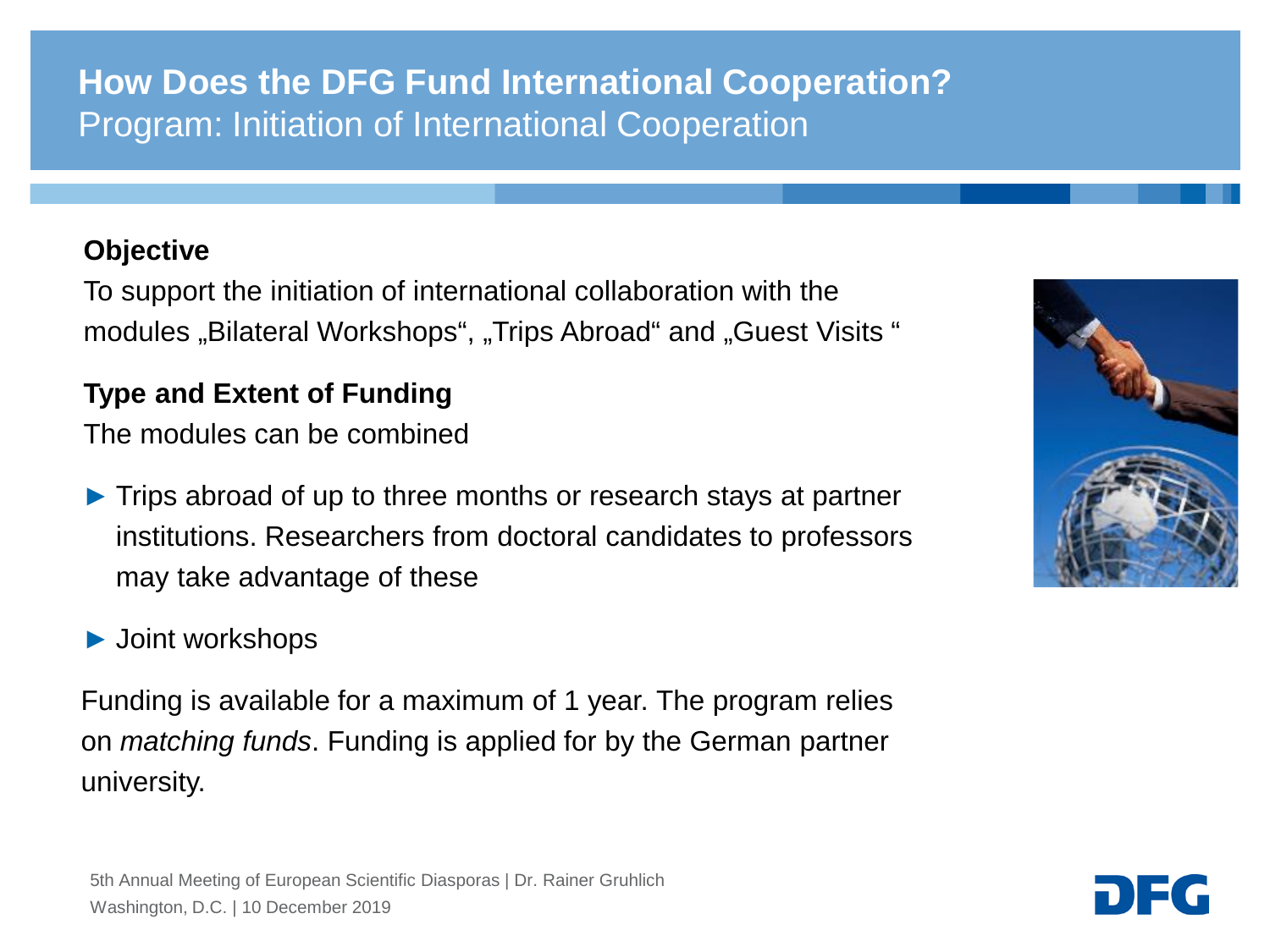# **How Does the DFG Fund International Cooperation?** Individual Grants Programme

#### **Purpose**

To carry out a thematically defined research project within a specific time frame

#### **Eligibility**

Researchers from all disciplines at German research institutions who have completed their scientific training (in most cases by achieving their doctorates

A research grant can be used to

- staff
- **Scientific instrumentation**
- consumables
- travel and publications
- Mercator Fellow as module



Part in total funding volume: 27,9% (2011) Part in total funding volume: 30, 6% (2014)

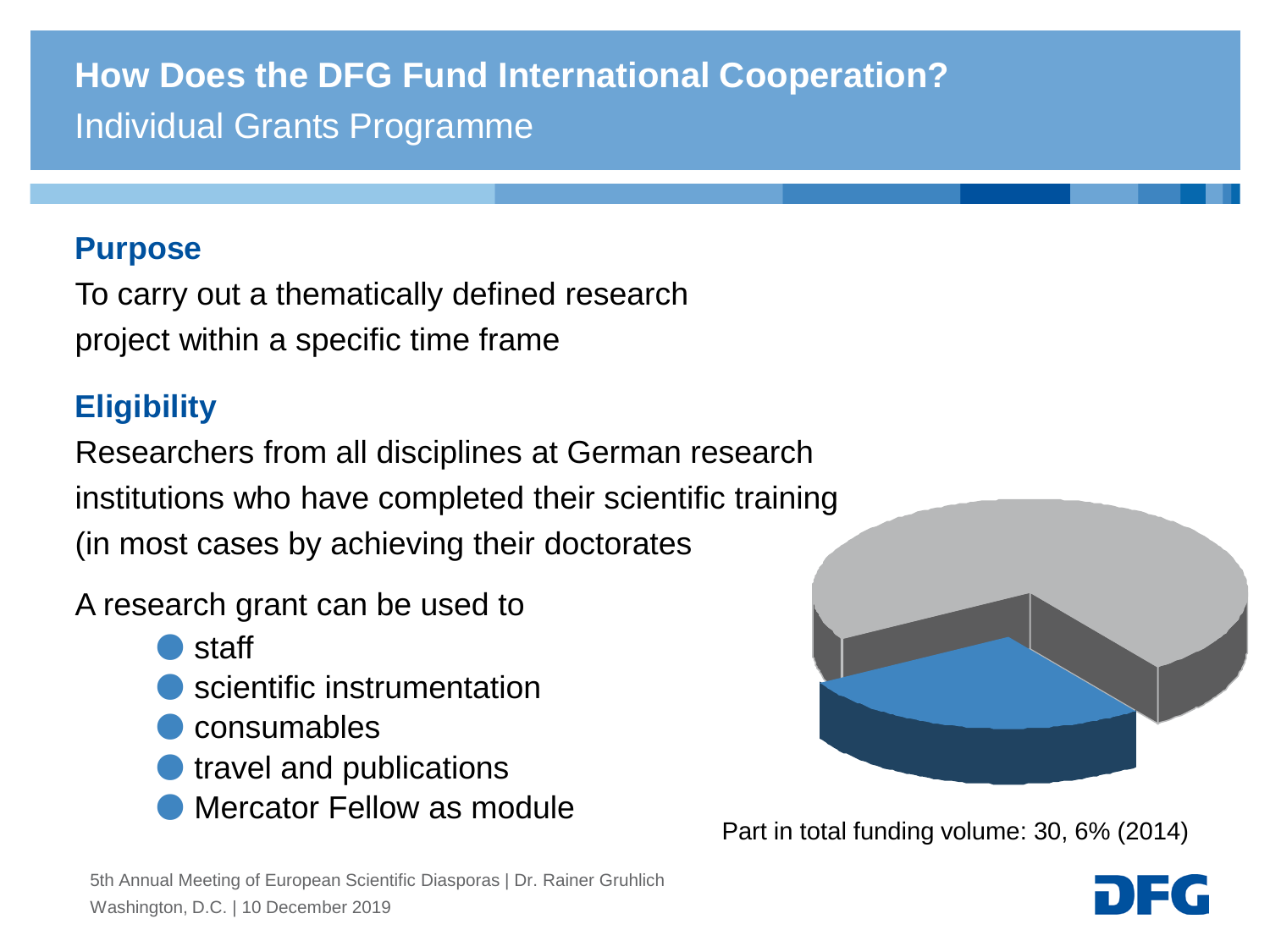## **How Does the DFG Fund International Cooperation?** International Programmes

#### **Scientific Networks**

- Funding of a multi-year scientific exchange and cooperation on topics of common interest across locations within Germany as well as internationally
- The network must aim for a specific outcome, e.g. the preparation of joint research papers, a joint publication, impetus for the further development of research methods
- A network generally consists of 10-20 researchers
- Funds may be requested for travel and maintenance costs for work meetings as well as to support coordination of a meeting and publication expenses

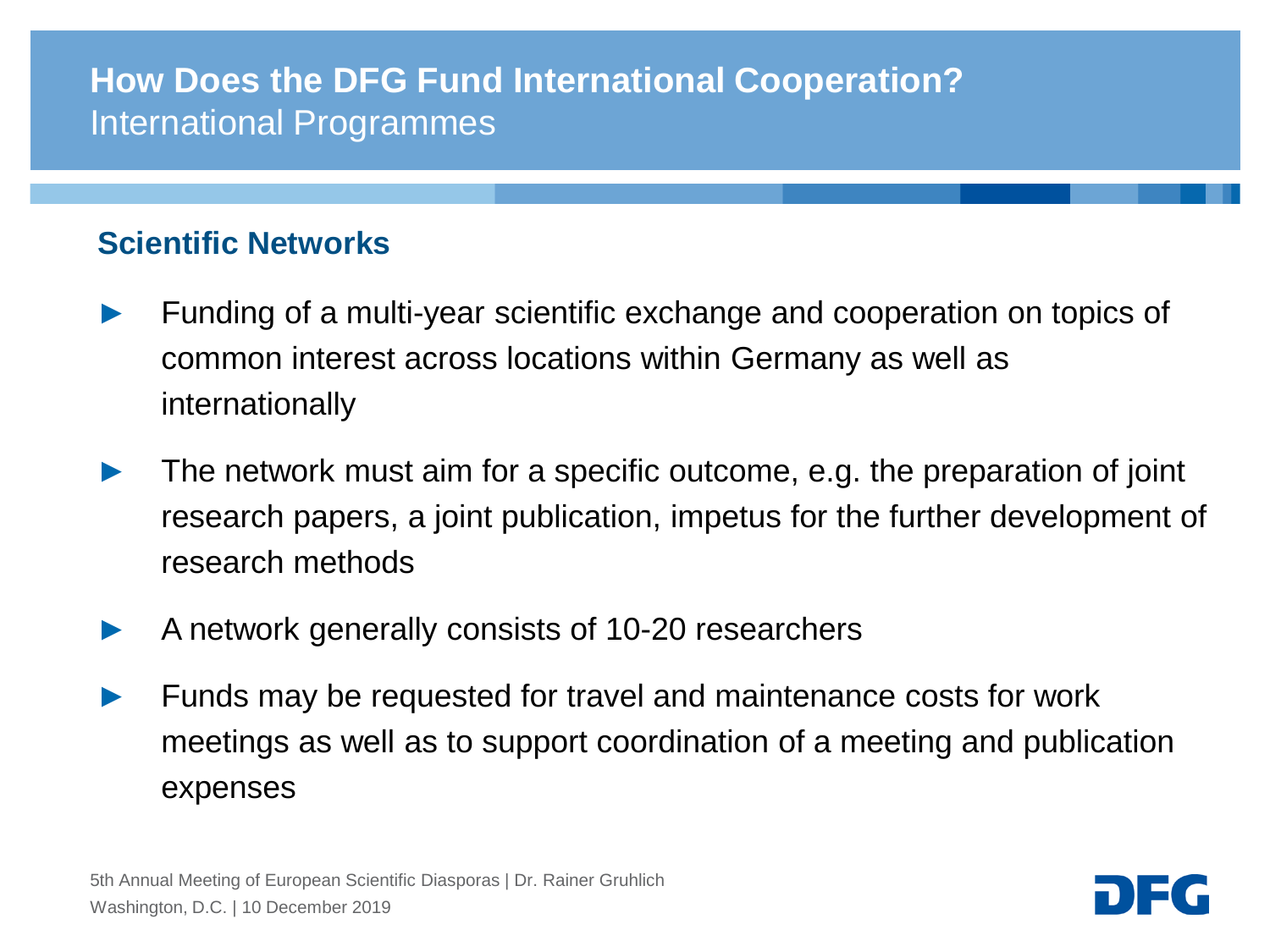## **How Does the DFG Fund International Cooperation?** International Programmes

#### **International Scientific Events**

- The DFG provides funding to conduct scientific events in Germany (international congresses, symposia, colloquia and workshops, international scientific conferences, annual meetings)
- International Scientific Events: Lump sum, varies according to the number of researchers participating
- ► Annual meeting of a German specialist society, working group or specialist group: Allowances for travel expenses (travel and maintenance costs) for active participants from abroad

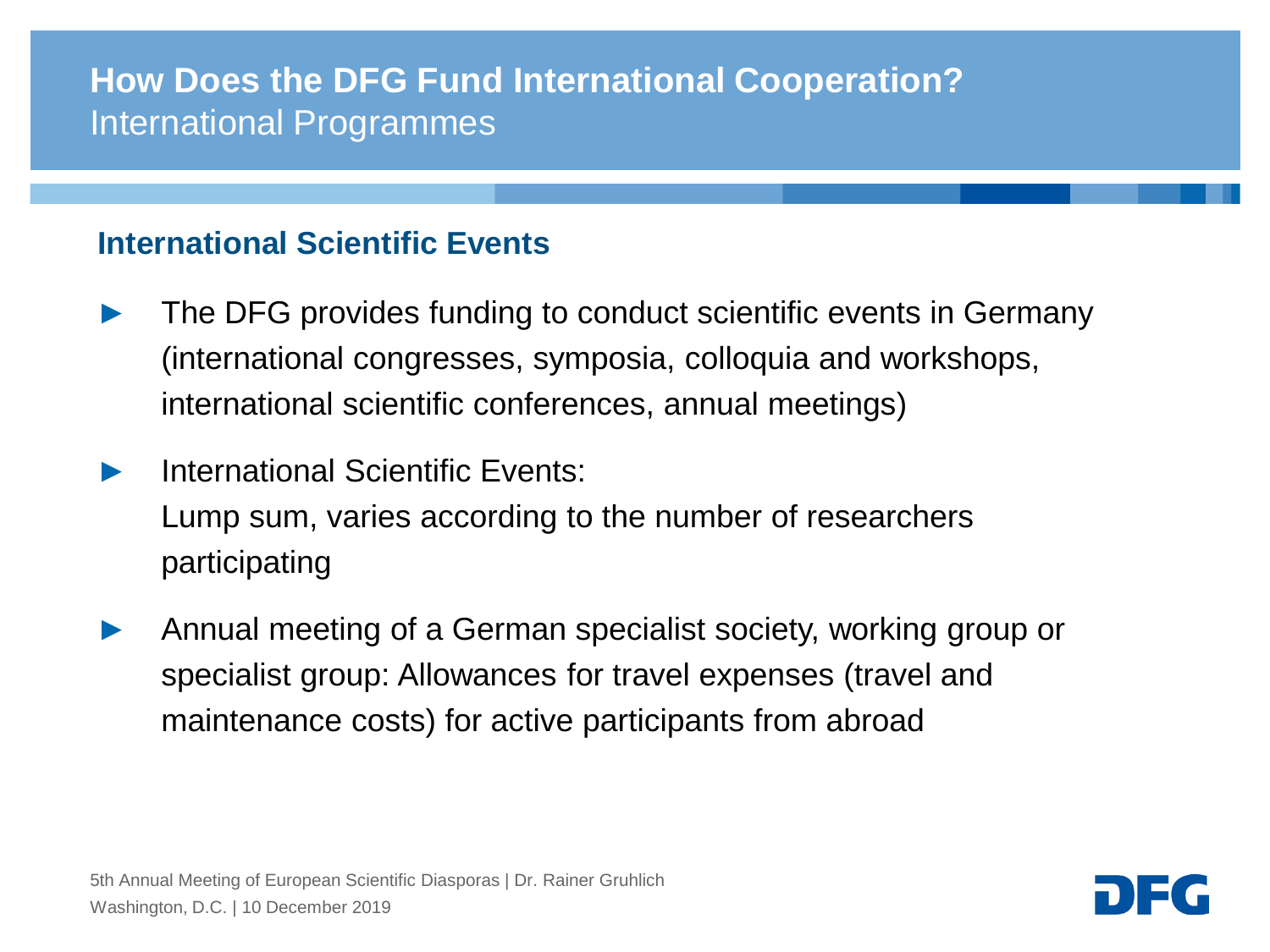## **How Does the DFG Fund International Cooperation?** International Research Training Groups

#### **What is a Research Training Group?**

- ►structured PhD program at a university (single-site principle)
- ►no "Graduate School": small, focused unit of 5-10 PIs
- ► excellent, coherent research program
- ▶ specific qualification program
- ►innovative supervision concept
- ►promotion of early independence and international mobility



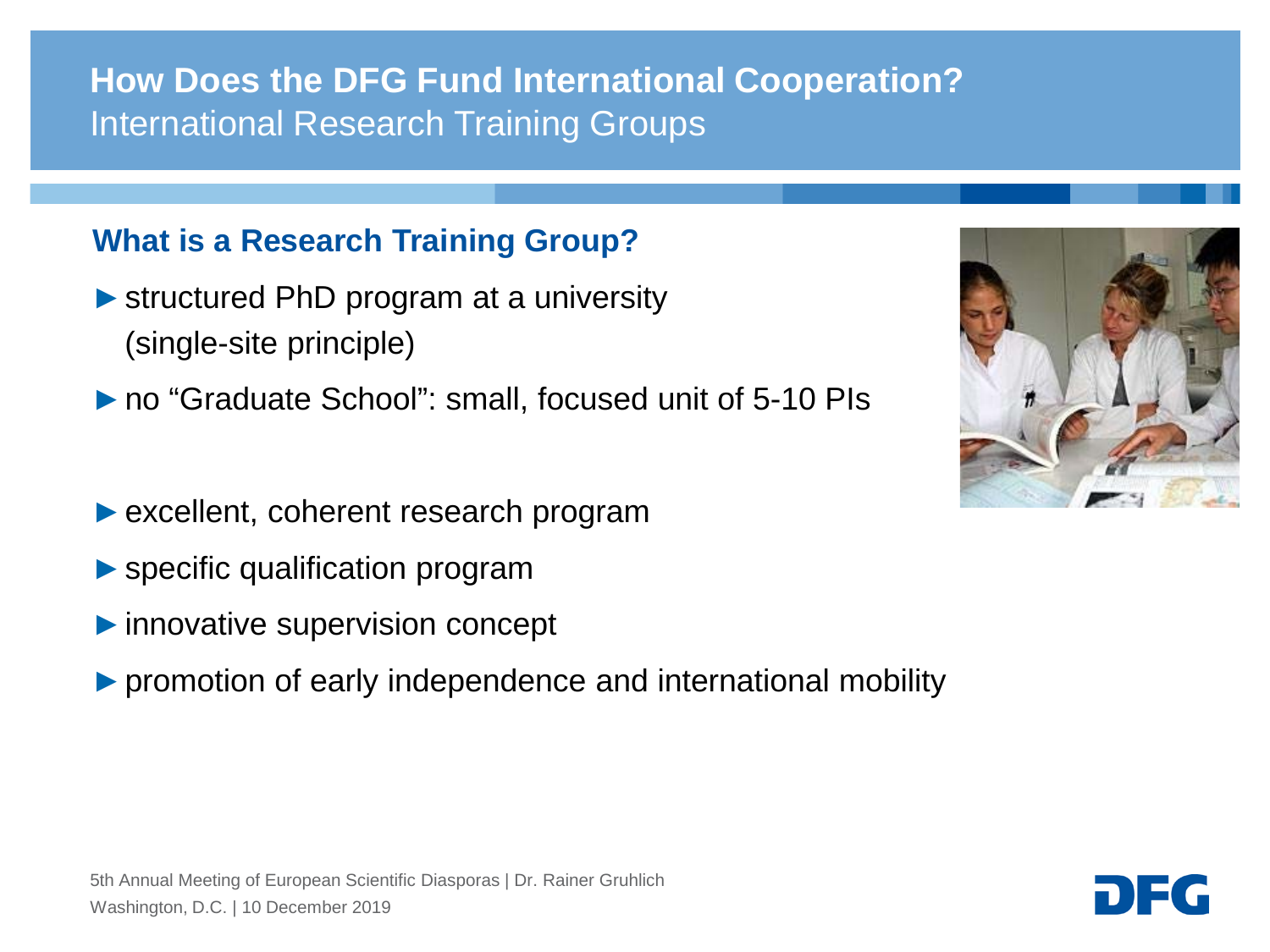## **How Does the DFG Fund International Cooperation?** International Research Training Groups

#### **What is a Research Training Group?**

- $\triangleright$  aims (mainly) at the doctoral phase
- ►builds on an innovative and focused **research programme** as framework for excellent thesis projects
- enhances and expands doctoral researchers' competencies by a **structured qualification program**
- ►installs **transparent and structured supervision** - instead of mere "apprenticeship"
- ►encourages **interdisciplinarity**
- ►promotes and supports **international cooperation**



5th Annual Meeting of European Scientific Diasporas | Dr. Rainer Gruhlich Washington, D.C. | 10 December 2019

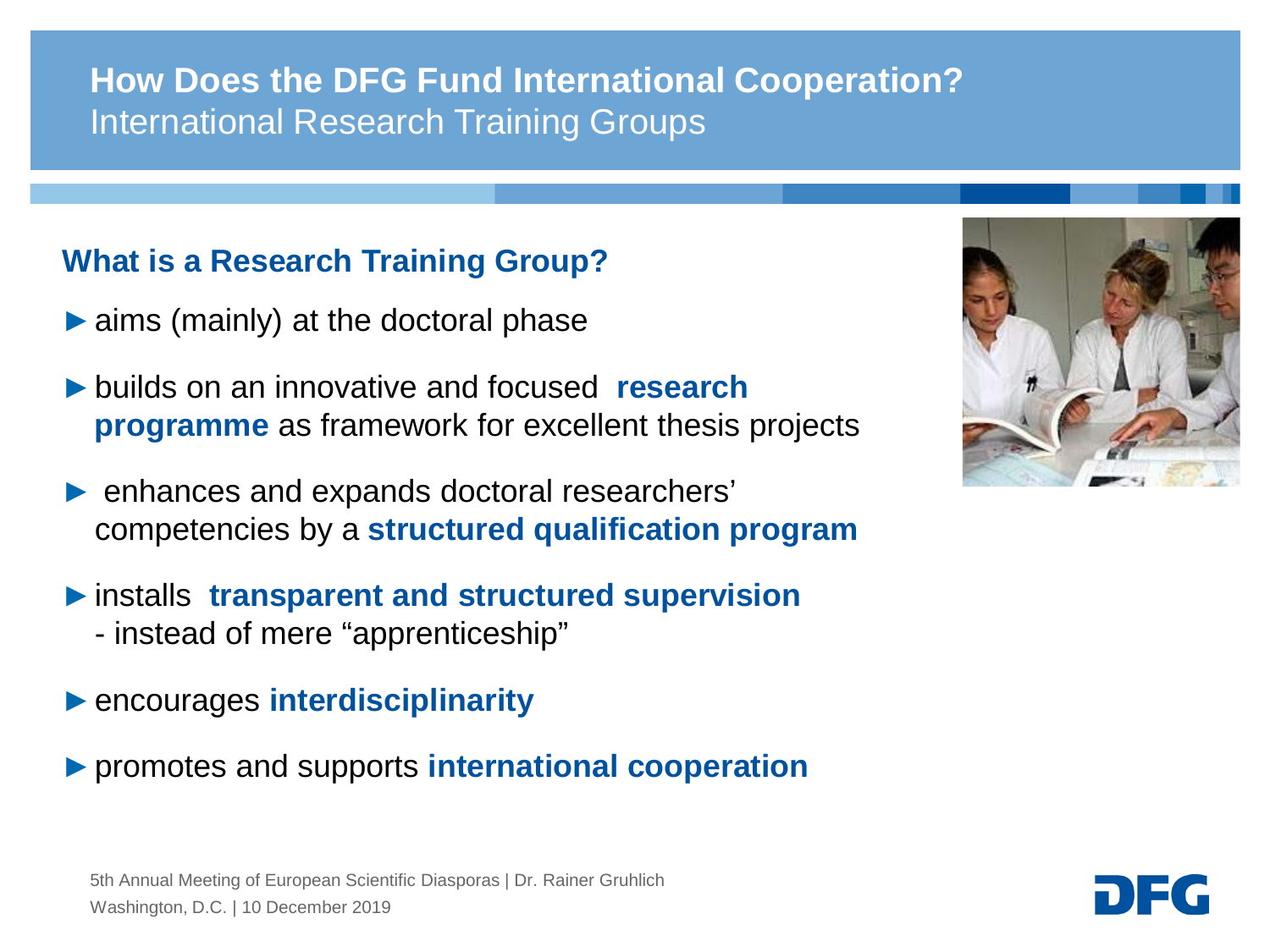## **Research Training Groups** Funding is available for...

#### ► **People**

- o PhD students (10-15, maximum 3 years of funding) (fellowships) => employment position
- $\circ$  Postdocs (0-2)
- o Research students

#### ►**Resources**

- o consumables, literature, documentation…
- o travel funds
- o costs for qualification program, visiting scientists (e.g. Mercator module)
- o support for coordination, recruitment, sabbaticals etc.,
- $\triangleright$  a maximum of 9 (=2 x 4.5) years, as block grant



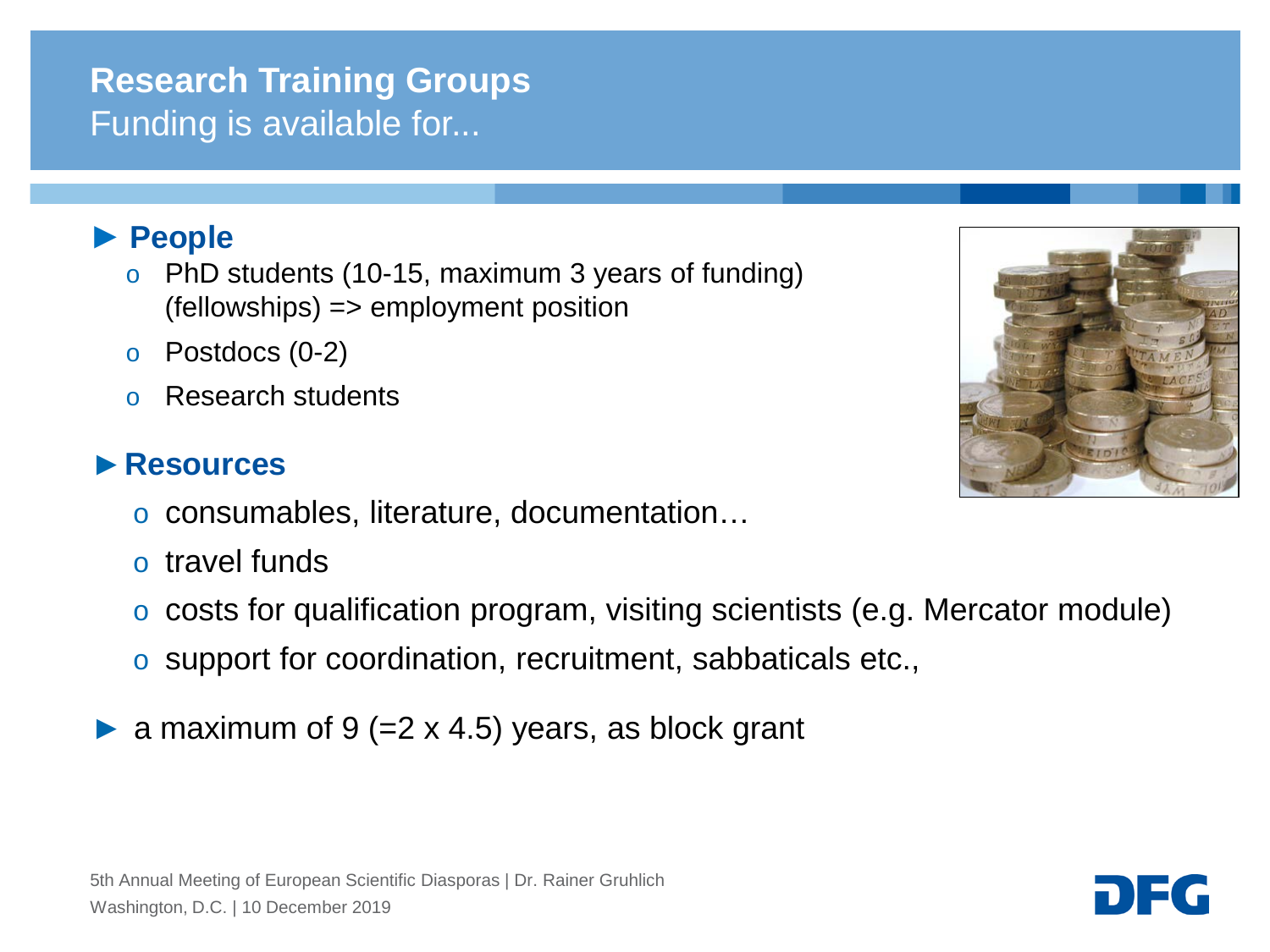#### **International Research Training Groups** Taking cooperation one step further

#### **Idea:**

symmetric international collaboration in Research Training!

#### **Set-Up:**

- ►**bilateral** program two sites
- ►5-10 PIs and 10-15 doctoral students on each side
- ►Added value through **complementarity** of expertise and resources
- ►systematic **cooperation on three levels** Research - Qualification Program - Supervision
- ►**Reciprocal research stays** of PhD students (~6-12 months)
- ►**complementary funding** required

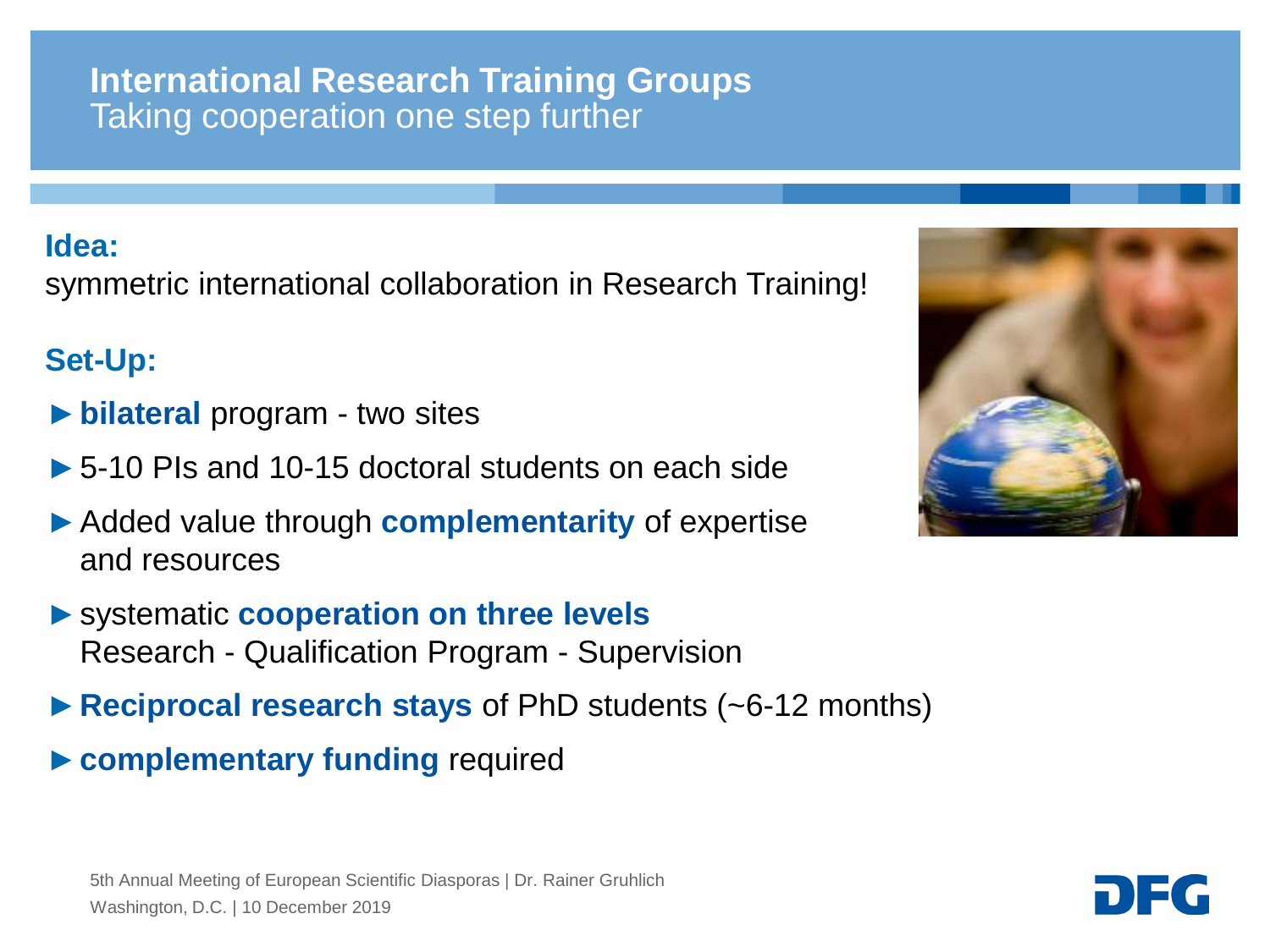# **International Research Training Groups** Taking Cooperation one step further



Funded by DFG

- ► Common research interest ► Complementary expertise
- ► Cohesive joint research program



- ► Exchange of PhD students
- ► Exchange of faculty members
- ► Joint supervision
- ► Joint publications
- ► Joint degree (ideally…)

Funded by Partner organization or institution

Added value for PhD students and faculty Internationally trained next generation of researchers Scientific progress through knowledge transfer

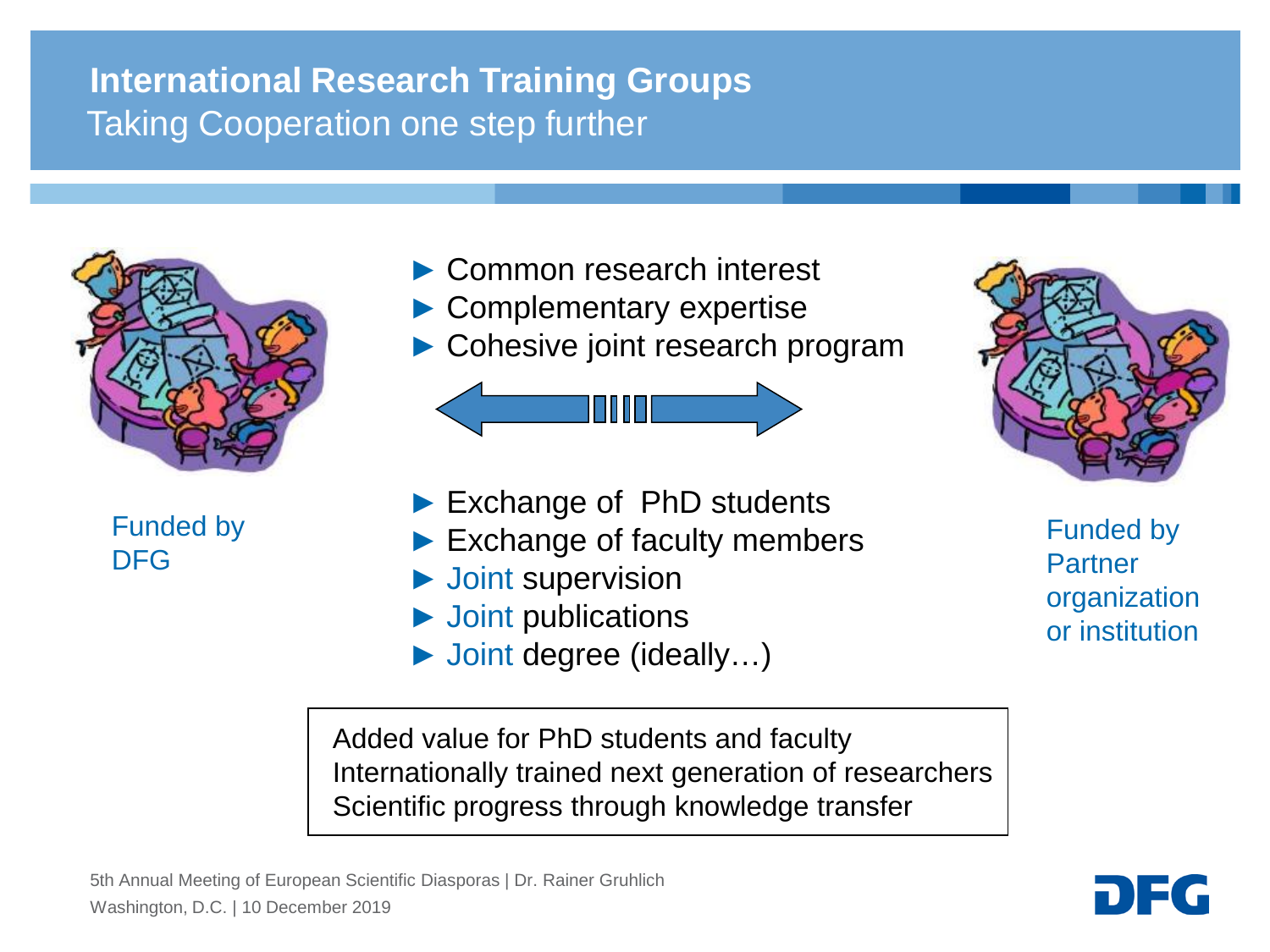## **International Partners and Agreements** Partnerships with North American Organizations



In order to carry out its activities in the interest of research, the DFG maintains partnerships and relations with a large number of partner organizations on all continents.

#### **Formal Agreements:**

National Science Foundation (NSF)

National Endowment for the Humanities (NEH)



**ENDOWMENT** FOR THE **HUMANITIES** 

National Science and Engineering Research Council (NSERC)

But we also work together with many organizations on an adhoc basis to facilitate the cooperation of German researchers with their counterparts abroad!

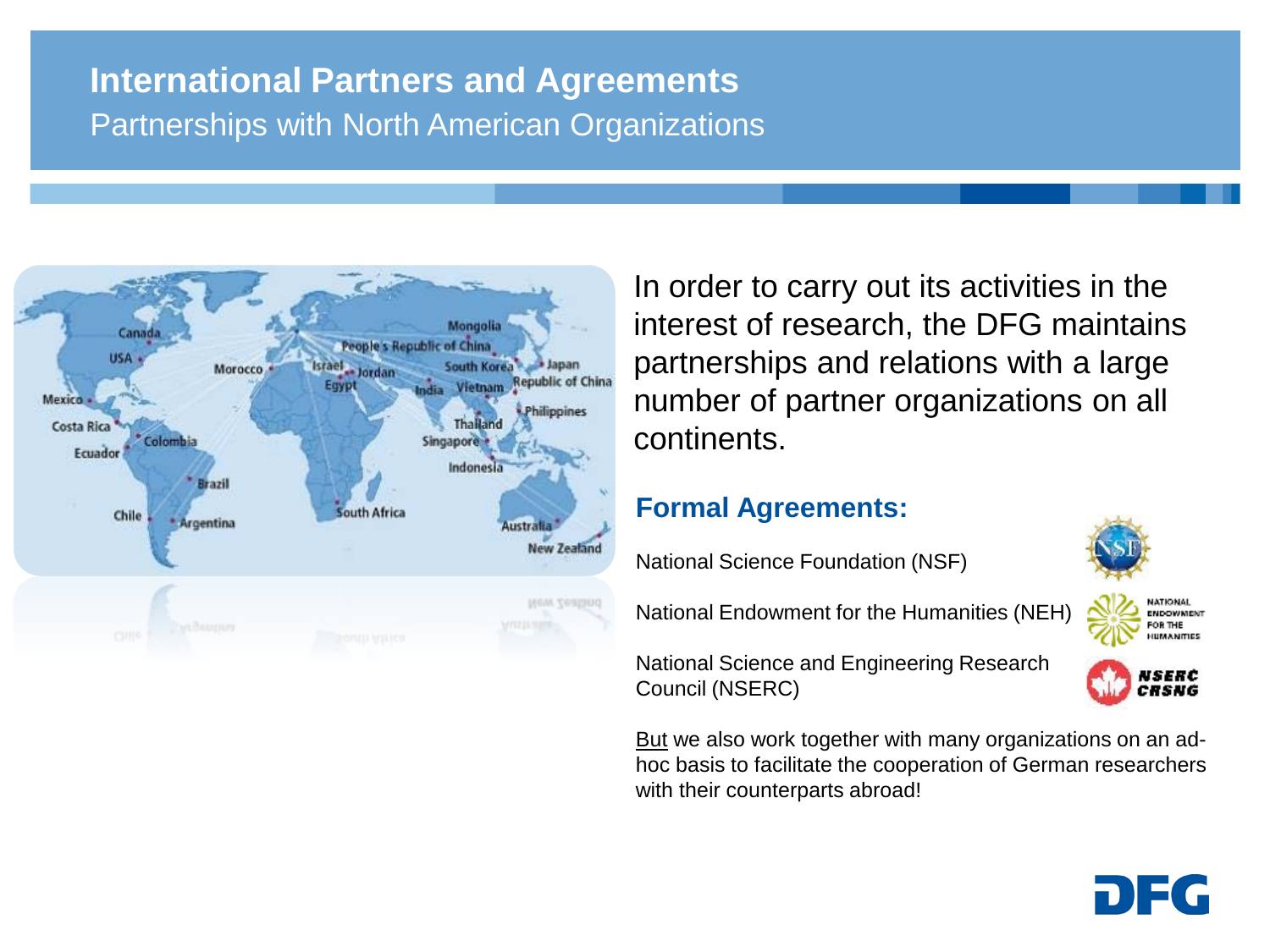**How Does the DFG Fund International Cooperation?** Cooperation with North American Partner Organizations

#### **DFG—NSF Cooperation**

- Discipline specific cooperation
- Research Opportunities for U.S. Early Career Researchers
- Funding opportunities within mulitlateral PIRE initiatives

## **DFG—NSERC Cooperation**

• Supporting collaboration of research teams (CREATE/IRTG)

### **NEH/DFG Bilateral Digital Humanities Program**

• Supporting collaborative projects designed to establish or further develop digital information infrastructures

### **Trans-Atlantic Platform (T-AP)**

- Funders from Latin and North America and Europe
- Addressing common challenges and emerging priorities and facilitating the formation of networks ("Digging into Data")







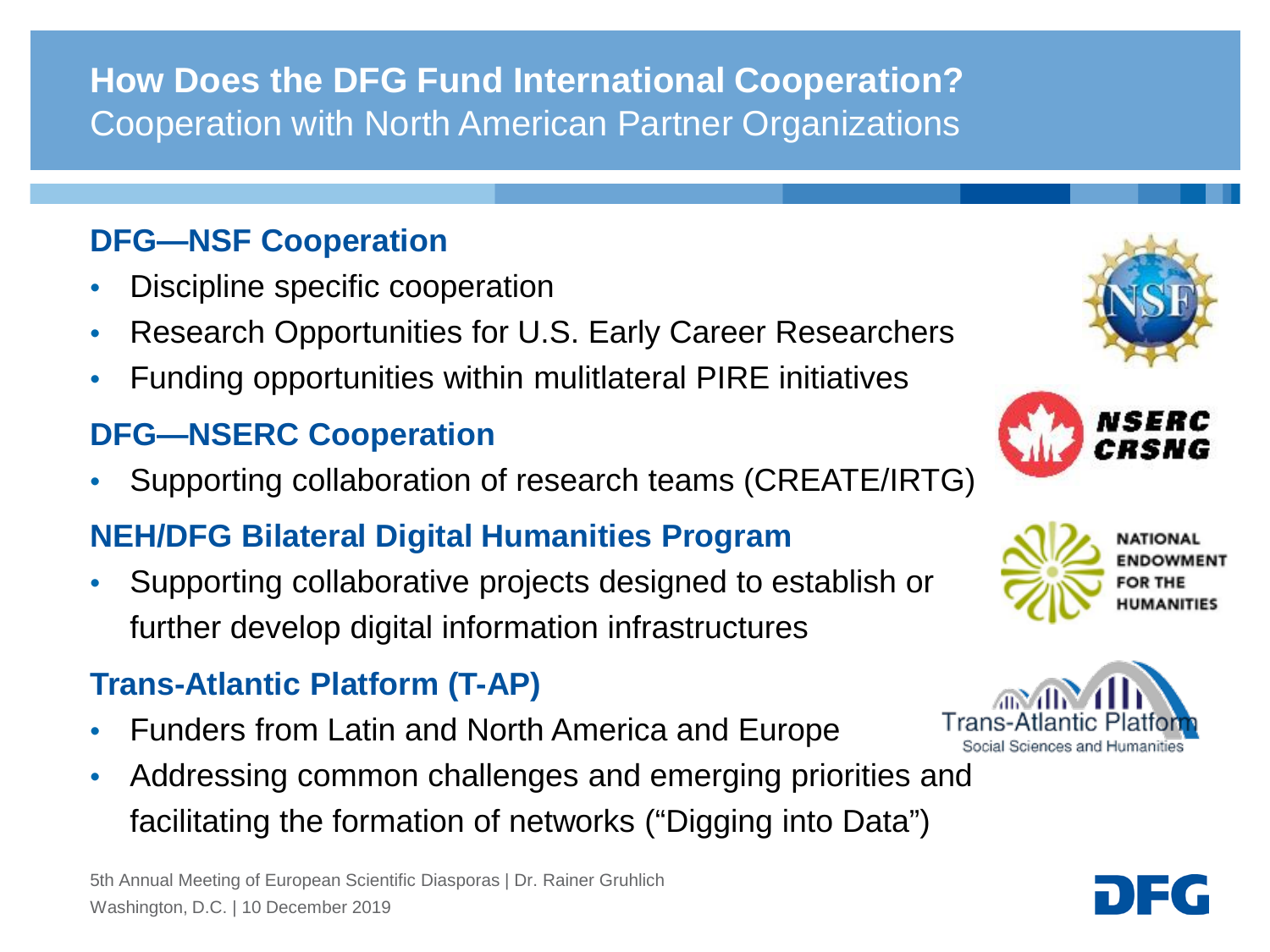# **DFG Representation in North America**



5th Annual Meeting of European Scientific Diasporas | Dr. Rainer Gruhlich Washington, D.C. | 10 December 2019

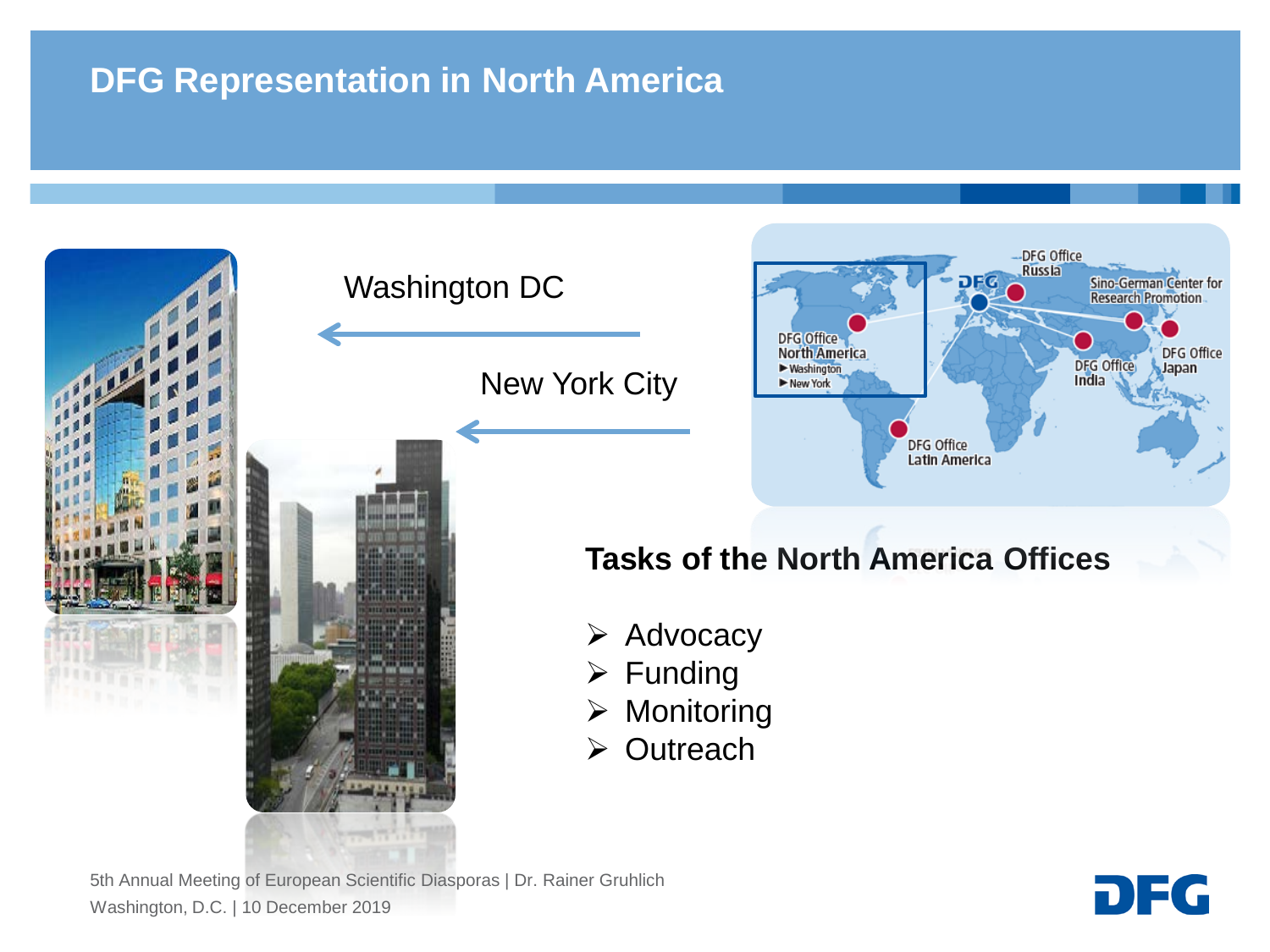## **DFG Office North America** Advocacy and Funding

- follow and assess science and research policy developments in Canada and the United States in fields relevant to the DFG with respect to basic research
- support and expand cooperation with partner organizations in Canada and the USA

5th Annual Meeting of European Scientific Diasporas | Dr. Rainer Gruhlich Washington, D.C. | 10 December 2019



DIE G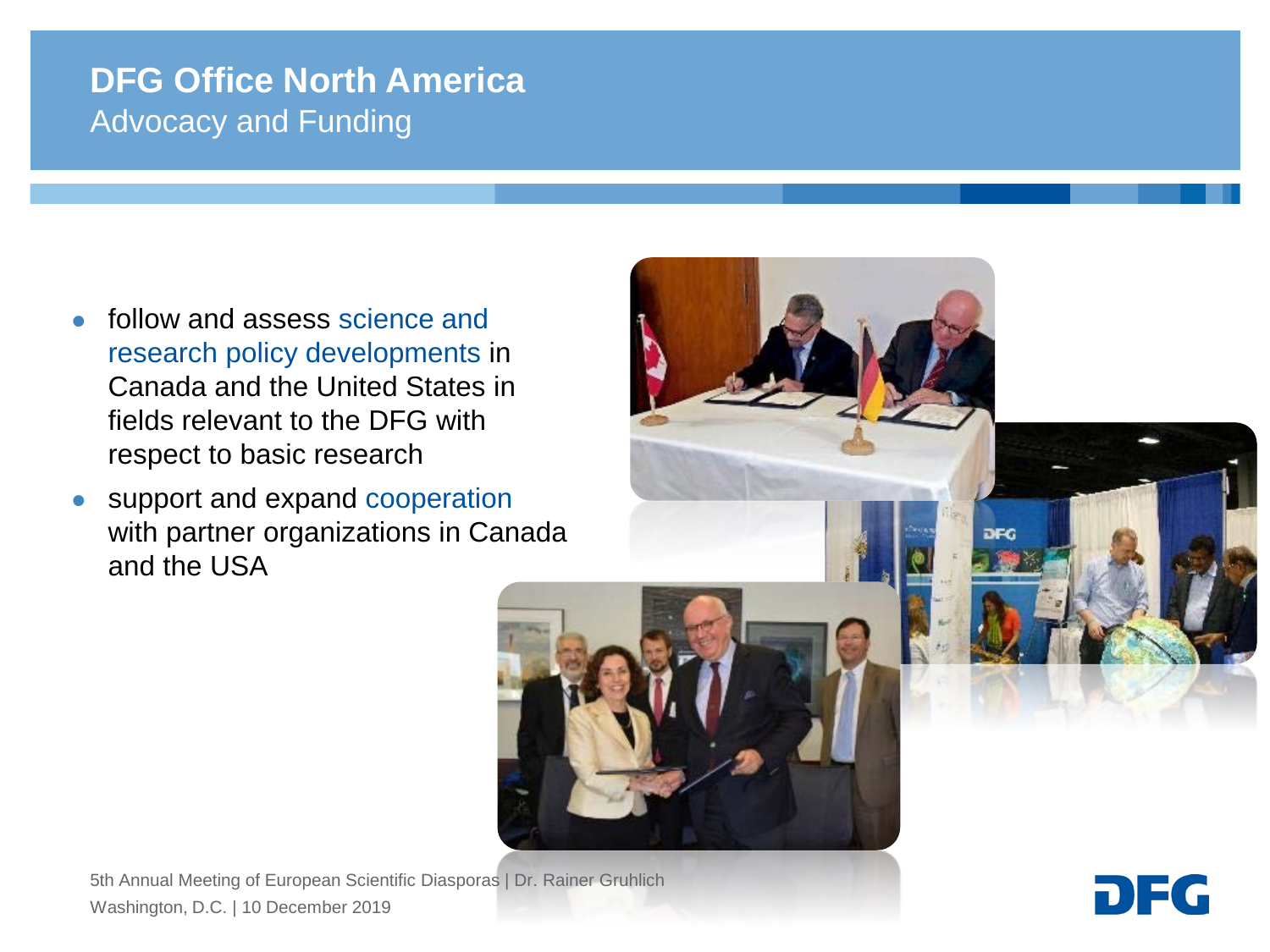## **DFG Office North America** Monitoring and Outreach



- inform researchers based at Canadian and US institutions about Germany as a location of science and research and about opportunities for research collaboration
- maintain and extend contacts with current and former DFG award holders, partner PIs and alumni in Canada and the United States
- **Research Marketing**



5th Annual Meeting of European Scientific Diasporas | Dr. Rainer Gruhlich Washington, D.C. | 10 December 2019

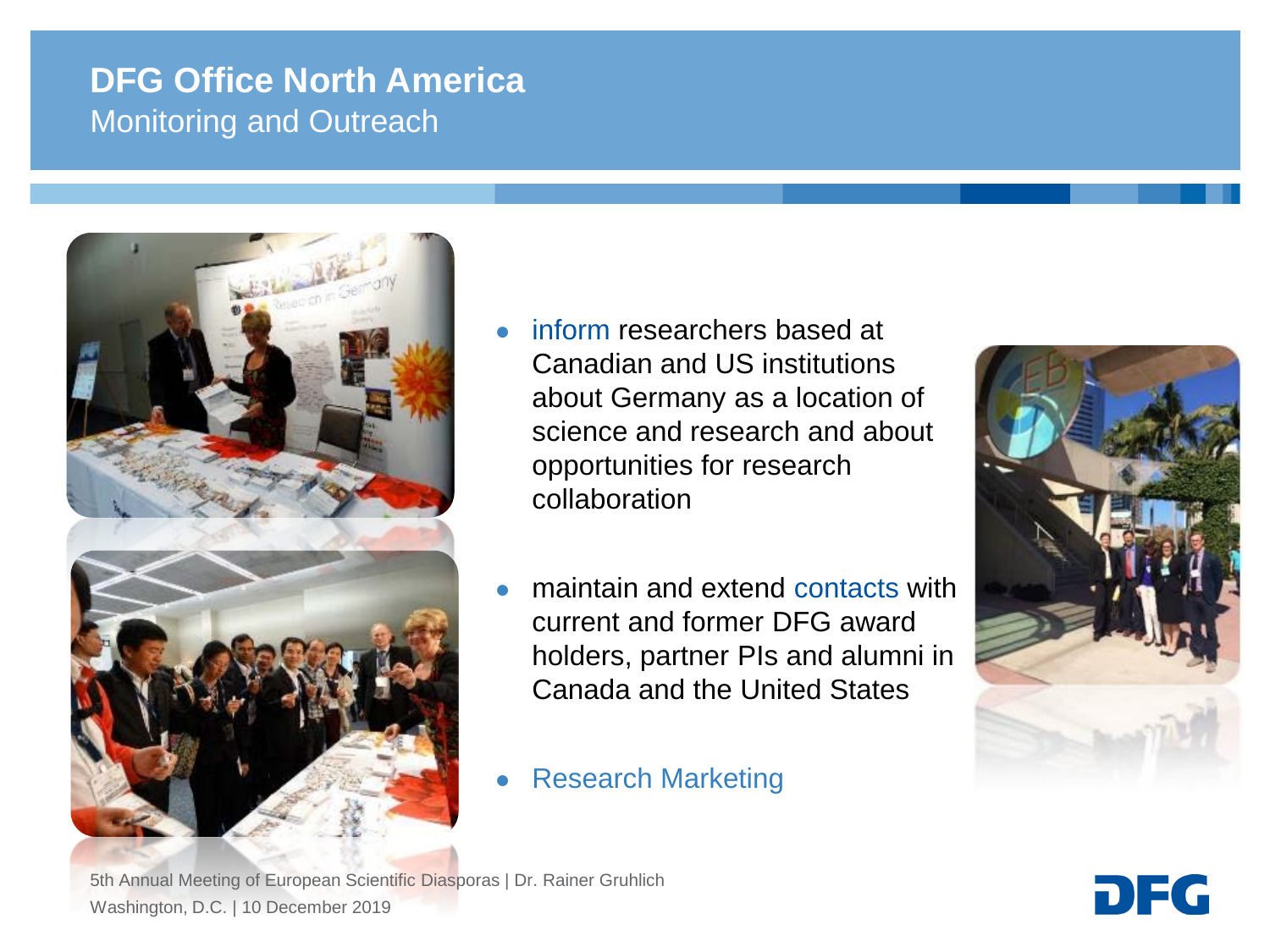## **International Cooperation** German Houses for Research and Innovation (DWIH)

- The five German Houses of Research and Innovation (DWIHs) are part of the German government's Strategy for the Internationalization of Science and Research
- The Federal Foreign Office is implementing this project in cooperation with the Federal Ministry of Education and Research and in close collaboration with the Alliance of German Science Organizations, which amongst others includes the AvH, the DAAD the DFG and the MPG
- **The houses were created to:** 
	- Promote Germany as a research location
	- Provide a forum for international dialogue and scientific exchange
	- Provide support and services (advising for international researchers; organizing educational events; facilitating collaboration





German Centres for Research and Innovation



Land der Ideen

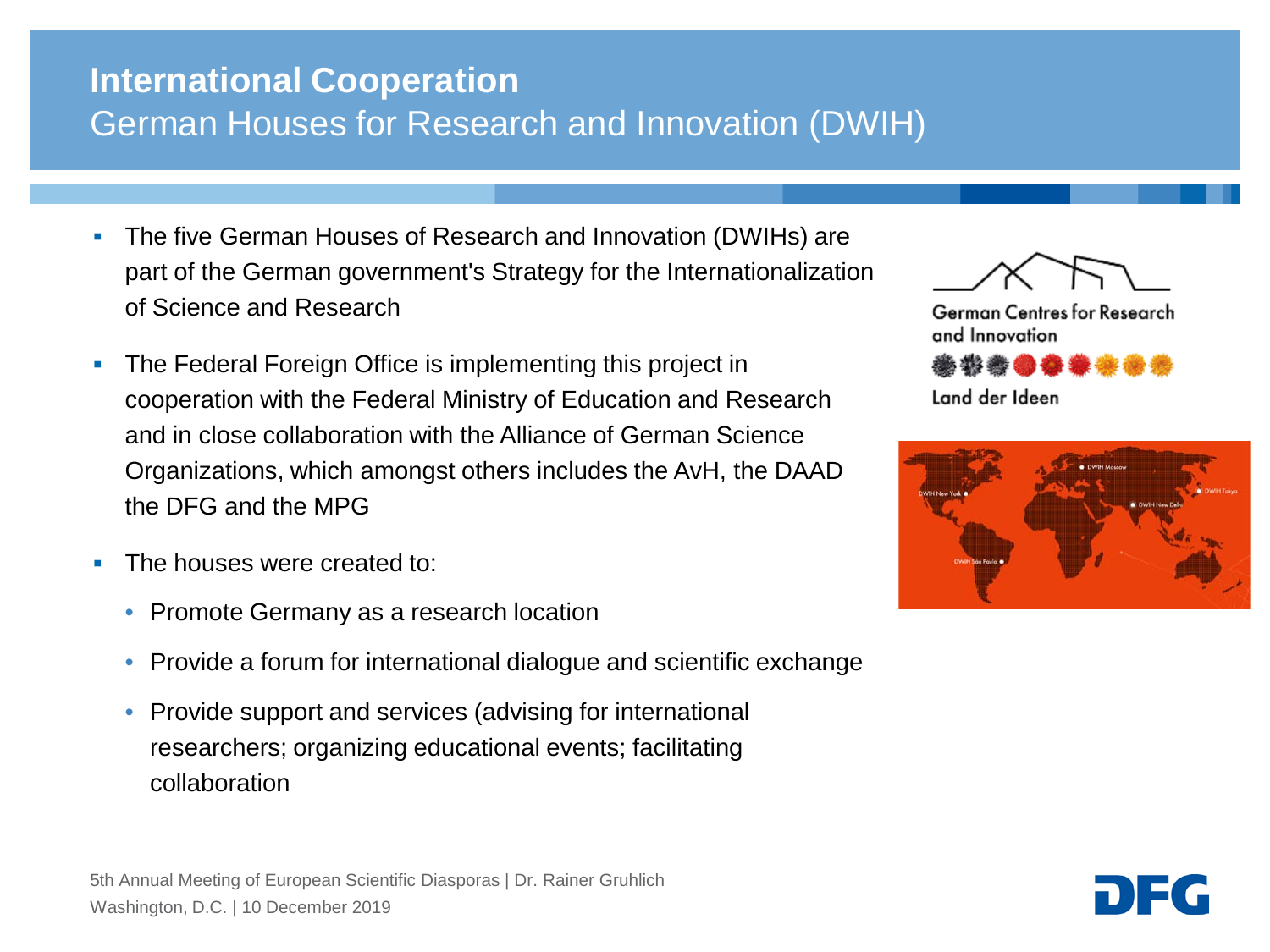

# **Thank you very much for your attention!**

#### **Further Information**

- ► On DFG: **http://www.dfg.de/en/**
- ► On all funded projects: http://www.dfg.de/**gepris**
- ► On more than 17,000 German research institutions:

http://research-explorer.dfg.de/research\_explorer.en.html

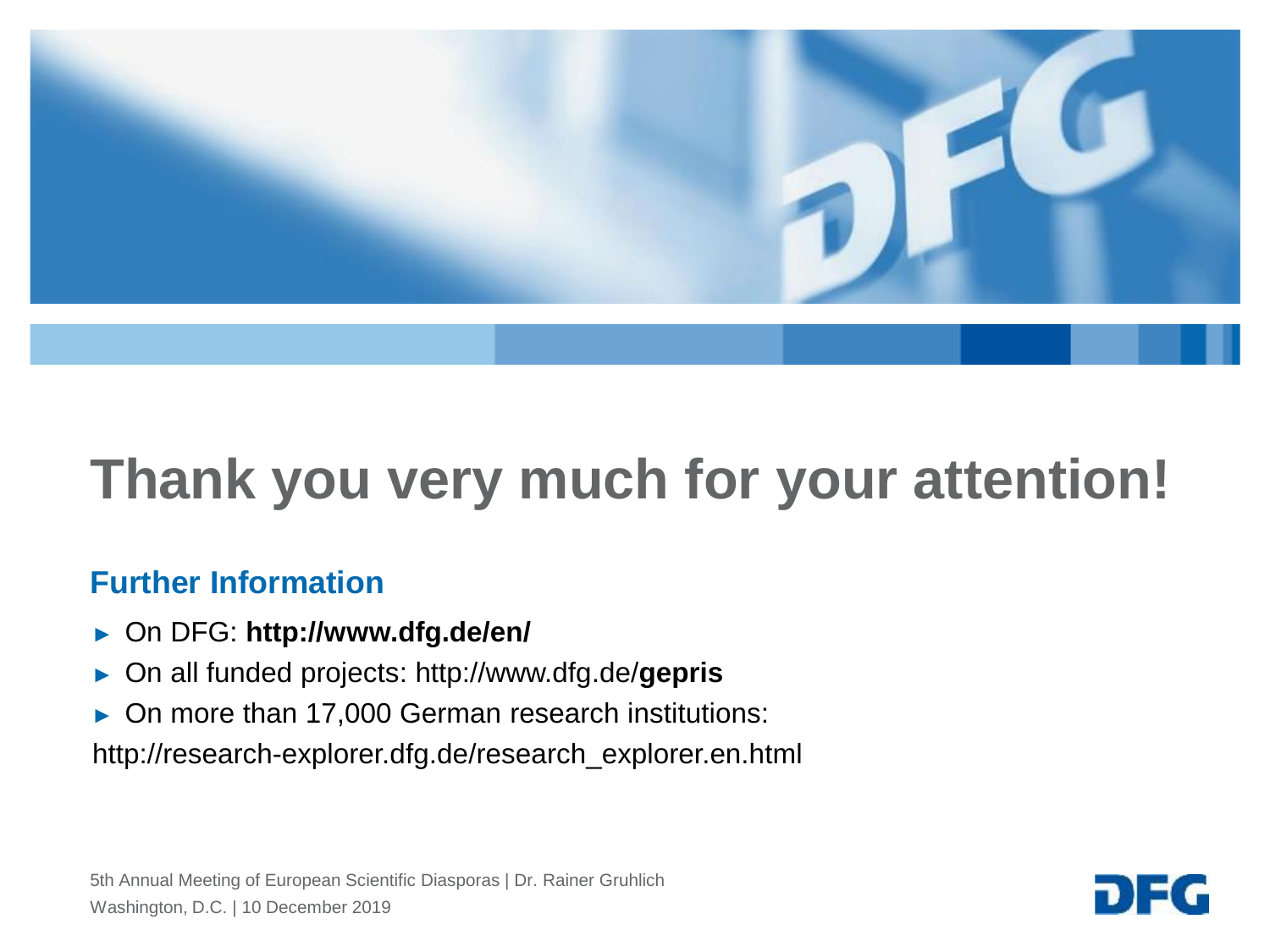# **How Does the DFG Fund International Cooperation?** Cooperation with the U.S. National Science Foundation (NSF)

#### **Discipline-Specific Cooperation**

- Guiding principles: Facilitate cooperation, avoid "double jeopardy", collaborative and coordinative approach to peer review
- "Lead agency" / coordinated review: physics, computer science, engineering, neurosciences (also: NeuroNex)

#### **PIRE-Individual Grants Cooperation**

German researchers may cooperate with multilateral PIRE projects using the Individual Grants program.

- Submission of proposal concurrently with the U.S. PIRE full proposal submission to NSF or before 1 May 2017.
- The regular application guidelines, eligibility requirements and peer review procedures apply.

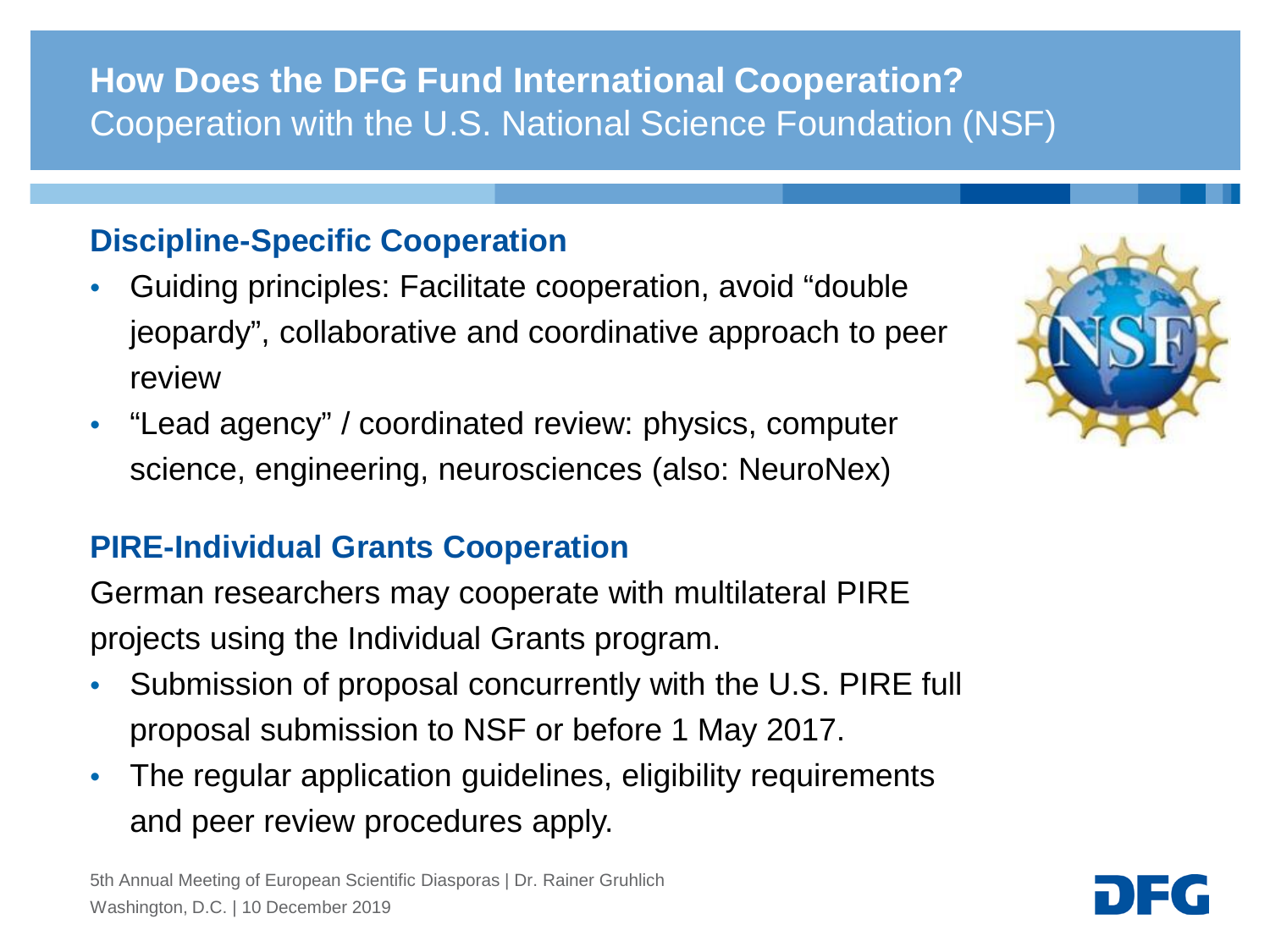## **How Does the DFG Fund International Cooperation?** Research Opportunities for U.S. Early Career Researchers

NSF and DFG have agreed to encourage and facilitate research opportunities and mobility for U.S. Early Career Researchers funded in the framework of the NSF Faculty Early Career Development Program (CAREER).

- $\triangleright$  NSF CAREER awardees may join DFG-funded projects for single and long term (e.g., six to twelve months) or multiple short-term visits (max. visit duration: 12 months).
- $\triangleright$  CAREER awardees will continue to receive NSF funding, and salaries will be covered according to the CAREER award terms and conditions. NSF will provide support for travel expenses.
- $\triangleright$  The regular submission deadlines for the CAREER program apply as described in the NSF solicitation.